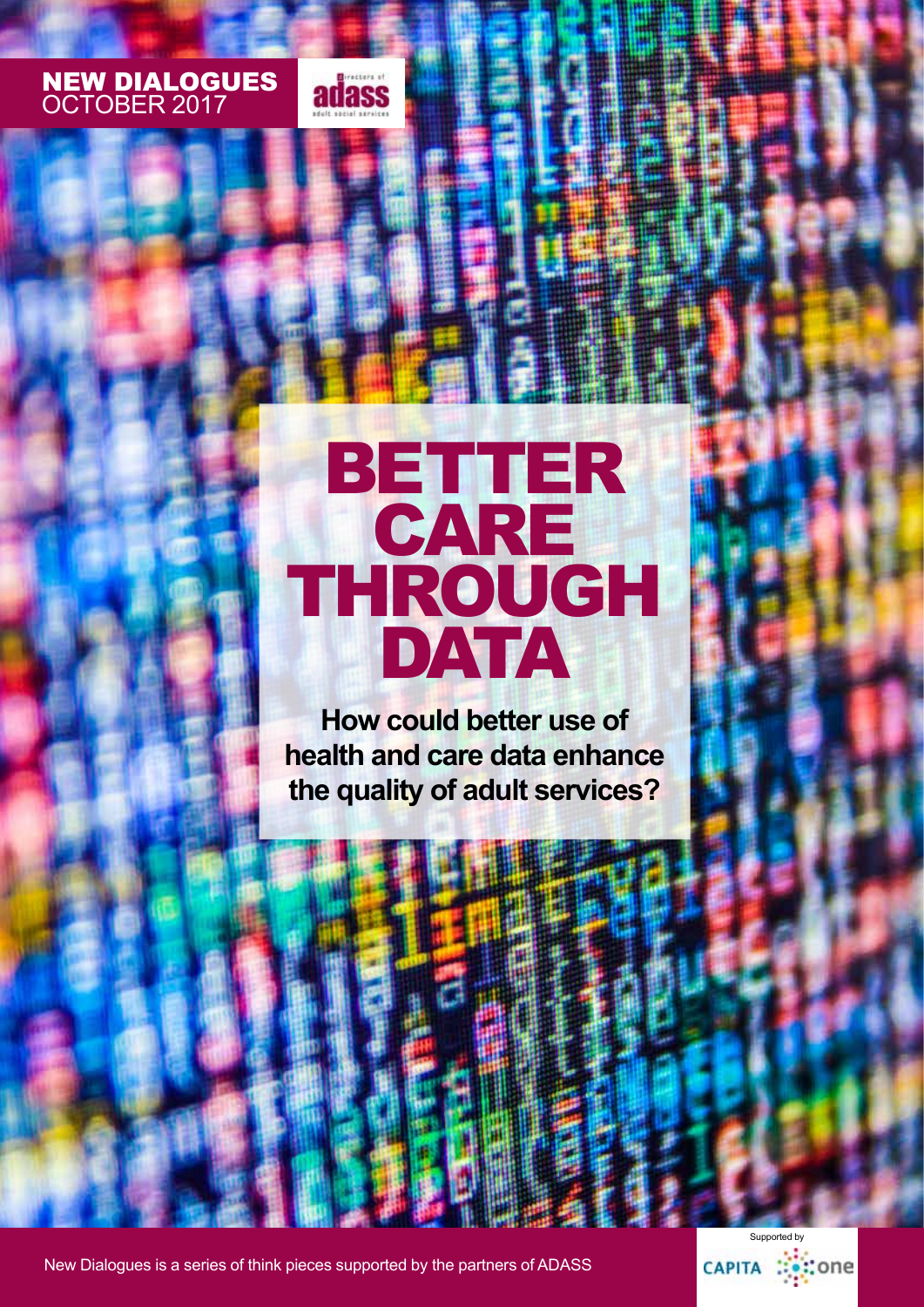# BETTER CARE THROUGH DATA

With the use of data analytics becoming increasingly important to how businesses provide the best service for their customers, ADASS and Capita One organised a roundtable debate with several adult services leaders to discuss what potential data has in improving health and care

The potential benefits from the effective use of data in health and social care are hard to overstate.

Better collection and use of data could be nothing short of revolutionary - enabling a system where threats to individuals' wellbeing are spotted and addressed early, care is planned more effectively and the disconnect between services banished.

Yet realising this data-enhanced future for health and social care is not straightforward despite the rapid development of technology in the past few decades.

It is fundamentally important that citizens are actively engaged in how their data is used and that local areas demonstrate trust in the use of this data. This needs to be at the forefront of activity by organisations.

At the same time there are challenges to overcome around the practicalities of bringing such information together from across individual organisations and, importantly, making sense of the data in a way that helps improve the way services are delivered.

With all this in mind ADASS, with support from sponsor Capita One, organised a roundtable discussion in London in July bringing together representatives of local government, adult social care services and the NHS to examine the challenges and promise of data.

## RICH INSIGHTS

Roundtable chair Grainne Siggins, director of adult social care, health and housing needs at the London Borough of Newham, kicked off the discussion by noting how adult social care was now waking up to the value of data in part out of necessity.

"Adult social care has started to be more interested in data and data sets," she said. "Historically, I don't think there was a significant amount of attention paid to data other than national submissions, but council budgets are being squeezed, health system finances aren't increasing, and we have

significant demands on services it is so important that we use our information, data and an analytical approach to inform the way we commission and invest in services."

Mark Golledge, the health and care digital lead at the Local Government Association, agreed that social care was now paying more and more attention to data. "We're seeing a shift towards population health management and a more effective use of data across local areas, particularly in understanding an individual's journey across the whole health and care system or evaluating the impact of health and care services," he told the roundtable. "There are a number of local areas that are now bringing together health and social care data at system level to help them to better understand what activity is happening across the system and use that to inform planning.

"Whilst there is evidence of innovation this needs to be balanced against the need to safeguard and protect people's information. Whilst the information being used is information that does not identify an individual, there is a need for clear controls around the data to reduce any risk of re-identification. The need for close working both between organisations and with citizens is therefore essential."

One organisation that has been bringing health and social care data together is Tower Hamlets, a multi-speciality community provider vanguard site, where health and care partners (Tower Hamlets Together) have worked together to link health and social care data, which is helping them to better understand how groups of people interact with health and care services, as well as considering how to address the wider determinants of health and care.

"We are just beginning to use it to help understand patterns of health and care use, building our intelligence to design more effective and productive pathways and

services going forward," Richard Fradgley, the director of integrated care at East London NHS Foundation Trust, which is a partner to Tower Hamlets Together, told the room. "It will also give us really rich insights into how wider determinants of health and care are associated with patterns of health and care use."

## THE BIGGEST BLOCKER

Fradgley offered the roundtable some practical examples of how the data has been used and the benefits it has delivered. "Last year we undertook some early stage work on how mental health conditions are associated with health and care demand across the system, looking at the use of hospital services by people with and without mental-health problems and long-term conditions," he said.

"At this stage we only had about half of the system spend in the data set but it was nevertheless very interesting – for example, we found the 2.3 per cent of residents known to secondary care mental health services drive 25 per cent of the system spend, including mental health, and the 11.2 per cent of the population on primary care registers for mental ill-health and learning disability drive 42 per cent of the system spend."

This autumn, Tower Hamlets Together anticipates further developing this work so to better understand how adults with mental health or learning disabilities interact with health and care services, and where there may be opportunities to improve outcomes for people.

Tower Hamlets Together is now working on expanding the data set to include as much of the system spend as possible, and in the autumn it is anticipating working on a much fuller and granular analysis of how mental health and learning disability are associated with system spend.

"We will also be working with health and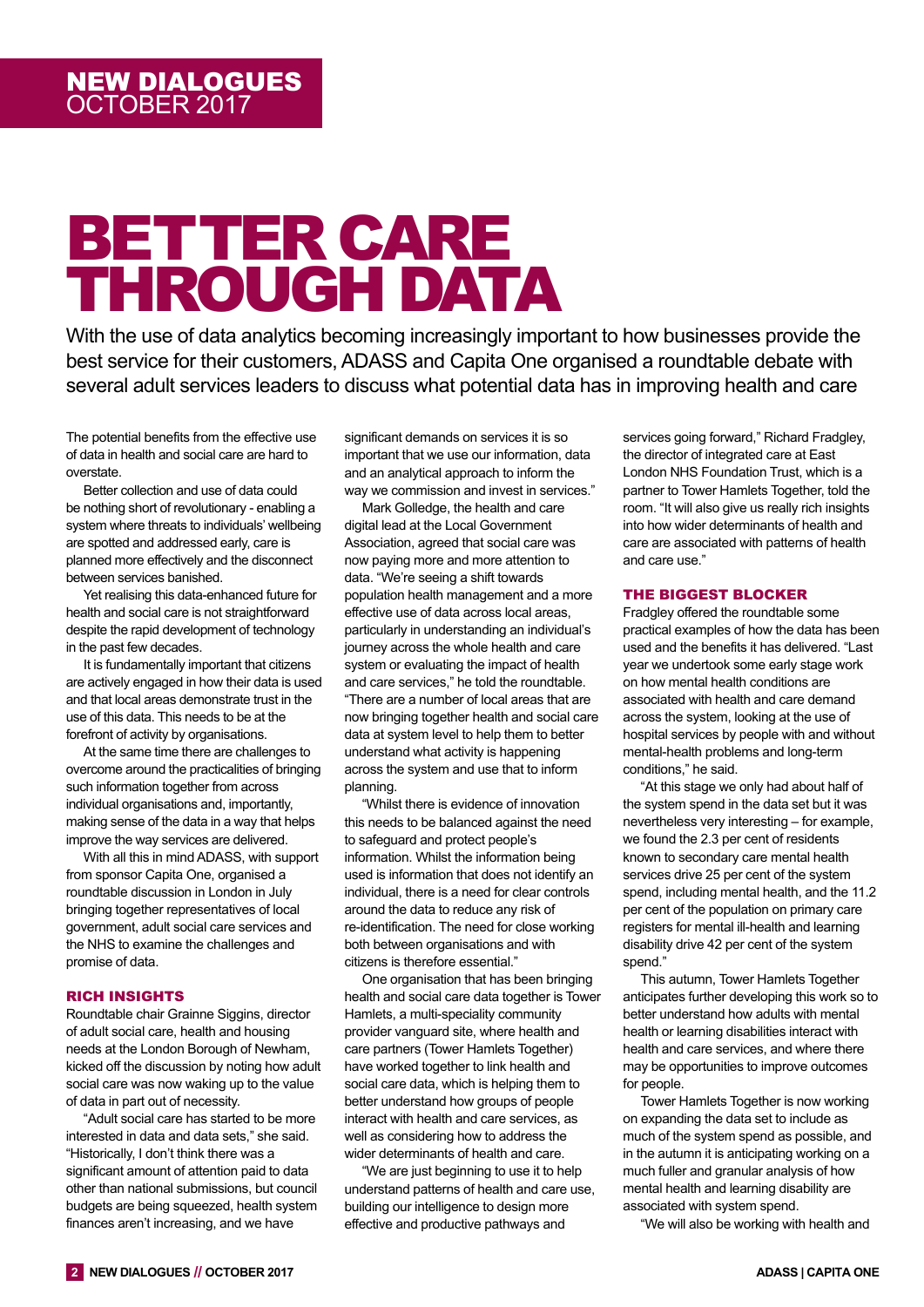

care practitioners to develop an evidencebased impact model of how to start to work to reduce the spend and improve outcomes for people and populations – conceiving of preventative integrated mental health and wellbeing services as a system enabler," added Fradgley.

The task of creating the data set has, however, not been without challenge, Fradgley told the roundtable. Tower Hamlets has spent significant time ensuring that the right safeguards and controls are in place to keep the information safe and secure.

One of the biggest challenges was getting the information sharing and governance arrangements right. "A lot of energy has been put into it over a number of years," he said. "Whilst we now have all the required arrangements in place, it has been complex and could not have been done without really proactive and committed leadership and partnerships across commissioners and providers and primary and secondary care and the expertise of our commissioning support unit."

Barbara Nicholls, director of adult social care at the London Borough of Havering, felt that people cite data protection and information governance as a reason not to share. "Information governance and issues around data protection are often, in my

experience, the biggest blocker between sharing data and patient-level information across health and social care," she said.

Siggins felt that challenges to information sharing might be less intimidating than they appear. "Sometimes it might be down to the local advice given because people are saying that this is possible, so long as the approaches are carefully and thoughtfully worked through," she said.

Golledge added: "As long as organisations carefully think through what challenges they are trying to solve through the use of data, are transparent and engage the public around how their data is used, and have the necessary controls in place then this will really help in seeing such initiatives succeed."

#### PERSONALISED CARE

Another initiative seeking to bring health and social care data together is underway at NHS Digital as part of its Personalised Health and Care 2020 programme. "This is a cohesive set of about 33 programmes," said Jackie Shears, programme director at NHS Digital. "The area around data for research and oversight is made up of three programmes, one of which is how we collect data from health and social care. The second is the platform that brings it all

## WHO'S WHO ON THE ROUNDTABLE?

**NICK CLARKE, social care transformation lead, Capita**

**RICHARD FRADGLEY, director of integrated care, East London NHS Foundation Trust**

**MARK GOLLEDGE, health and care digital lead, Local Government Association**

**SARAH MCCLINTON, director of adult social care, London Borough of Camden**

**NICOLE MINERS, business development director for social care, Capita One**

**BARBARA NICHOLLS, director of adult social care, London Borough of Havering**

**JACKIE SHEARS, programme director, NHS Digital**

**GRAINNE SIGGINS, director of adult social care, health and housing needs, London Borough of Newham (roundtable chair)**

**DAVID WATTS, service director for adult social care, City of Wolverhampton Council**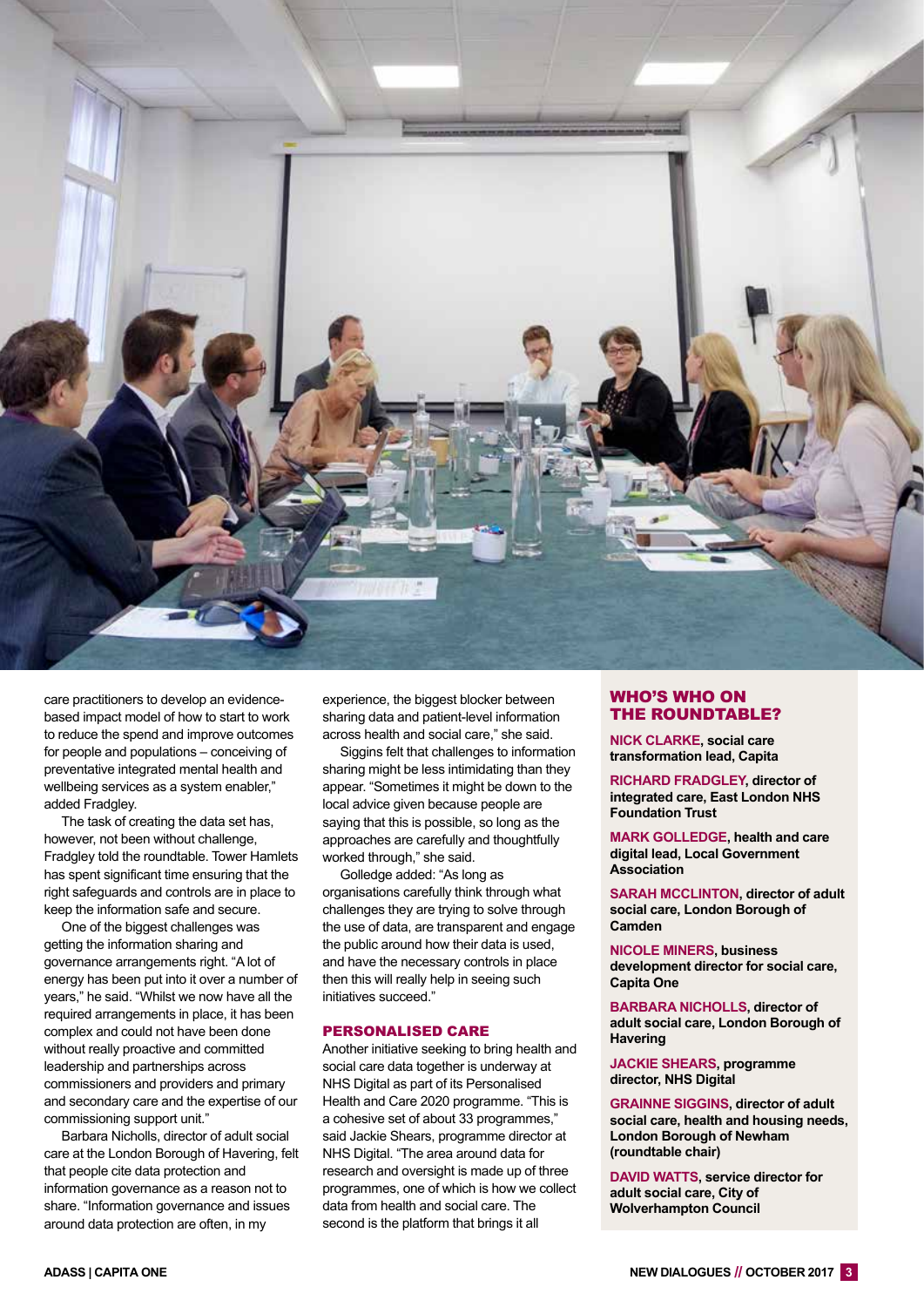## NEW DIALOGUES OCTOBER 2017

together and the third is about innovative uses of data, developing sophisticated analyses and making intelligence available in innovative ways."

As the roundtable members had reflected, Shears reminded people that this needs to be set in the context of a programme about public trust and security which is also a fundamental part of Personalised Health and

> *We wanted to take account of*

*the way data is* 

*care*

JACKIE SHEARS, PROGRAMME DIRECTOR,

NHS DIGITAL

*captured in social* 

Care 2020.

Central to the vision of transforming the collection of health and social care data is the creation of an approach which enables near real-time submission of small modules of data that can be anonymised and linked to create an integrated view of activity.

"We are very keen to

make sure that in producing and designing this architecture it isn't health focused with social care bolted on as an afterthought," said Shears. "One of the things we wanted to do when designing the architecture and its principles was we do so in a way that takes account of the way data is captured in social care."

Shears highlighted that NHS Digital is closely working with local areas that are using data across health and social care. NHS Digital is keen to be supporting local health and care organisations and is working with a number of them on the practical steps needed to gain insights from the use of such data, she added.

## 'FREE TEXT'

One challenge is that some information within social care is collected as free text rather than as coded data. The emphasis in social care is that care plans are developed based on the needs of an individual and so are personalised. The medical approach to coding information based on condition is not the same approach as used within social care.

The freedom that free text offers the people recording the information can present challenges and there are fewer standards for the way information is recorded in social care. "Gaining benefits and insights from information across areas is possible but only if everyone is recording the same things in the same way," said Shears.

Nicholls, however, felt that the free text issue was "a red herring" and that social care had plenty of structured data to call on. "I'm surprised that the pushback has been that social care likes to collect free text because we have collected all manner of data over many years in terms of what we report into national bodies including the Care Quality Commission during the Annual

> Performance Assessment days and continuing now with other annual returns." she said. "There is data we collect that is very standardised."

## DATA BEFORE QUESTIONS

But even when just using standardised data, the task of selecting the core data for social care to collect and

share is fraught with challenge, Siggins said.

"In London we had this big debate about whether we could create a core data set that we recommend people capture for planning for the future," she said. "There were so many different views about what the core data set was and what question it was that we were trying to answer that we never actually got to a firm agreement. Yet, we were able to agree smaller bite-sized questions relating to bed-based care, for example, that we're then able to focus on specific elements of data. I wonder if it is such a good thing to have a core data set when we are pushing to have things personalised."

Shears highlighted the differences between health and social care: "We are relatively lucky in that there are a lot more data standards in health than there are in care, but what we've ended up with is



hundreds of individual data sets and the burden of that on the health sector is immense.

"I wouldn't suggest that social care needs to go down that road. What we are trying to do is stand that on its head and say, rather than collecting data based on the questions that you want to answer, work out the data that is generated as an individual moves through any part of the health and care system. The idea isn't to determine the questions you want answered, the idea is to determine what data we should capture and flow to enable valuable analysis of activity and to ensure clinicians know all the relevant information about an individual."

The other advantage, she continued, is that if you decide later down the line that another item of data would be useful it should be relatively straightforward to update the IT system so that it starts to draw in that information too. Shears added that the differences between the systems of different social care IT providers should not be a barrier either since there is a "relatively helpful degree of consistency" across the systems.

## DATA POLLUTION

Nick Clarke, social care transformation lead at Capita, told the roundtable that as we move closer and closer to developing more joined-up data sets across both health and social care to inform better quality integrated decision-making, action will be needed to prevent poor quality data being inputted and impacting the analysis generated from the data.

This equally applies to both adult and children's services.

"There's a tremendous amount of data out there being captured across health and social care but sometimes the quality of that data isn't particularly great. Ultimately, this

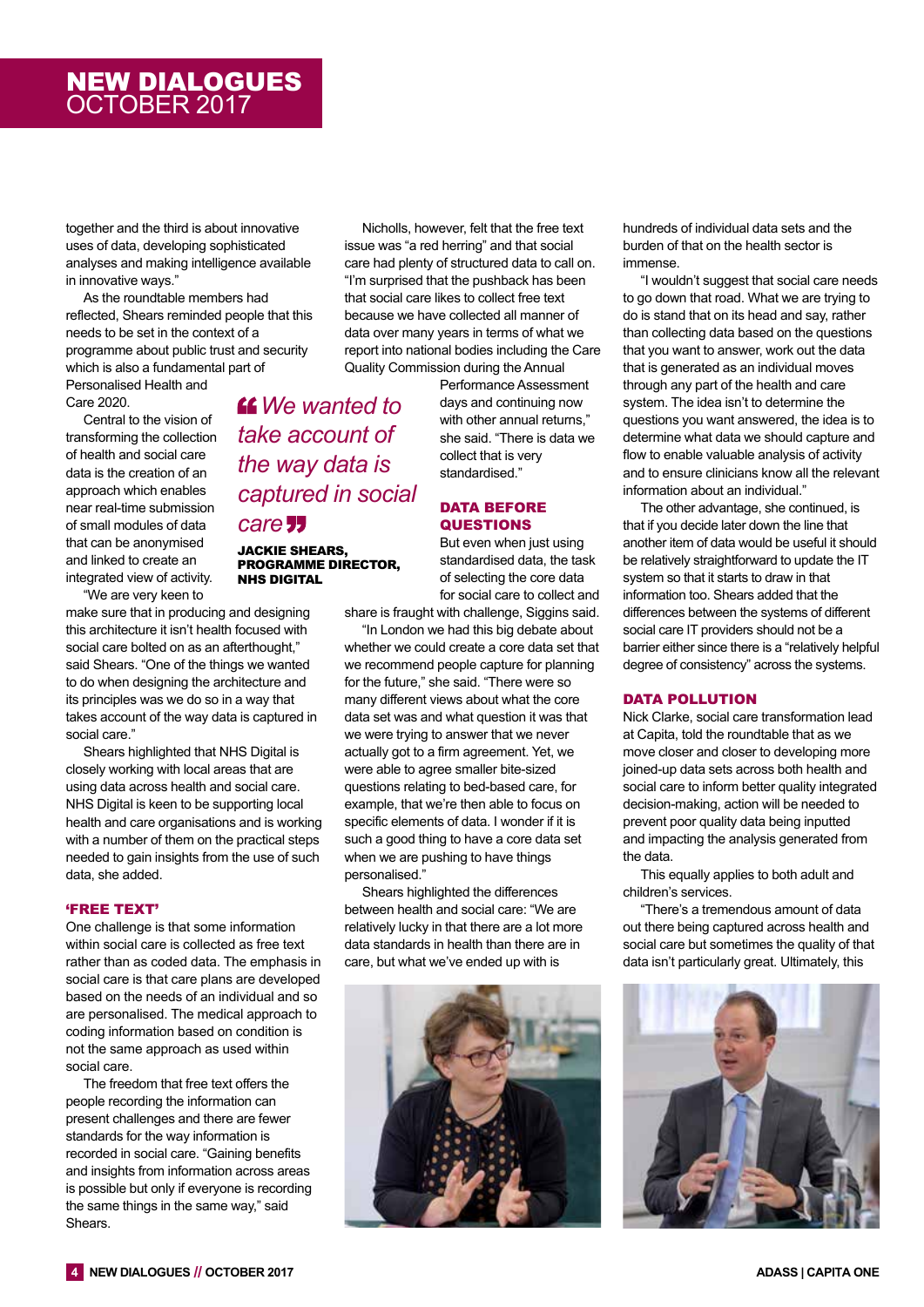

*is taking off, the question is how accurate is it going to be?* GRAINNE SIGGINS, DIRECTOR OF ADULT SOCIAL CARE, HEALTH AND HOUSING NEEDS, LONDON BOROUGH OF NEWHAM

impacts the ability of professionals to make the best decision each time," he said. "Over the last three to four years, we have worked with a number of local authorities across both adults and children's services. In many instances, when we have received and reviewed datasets, it is clear that some important information is either inaccurate or missing. Examples being individuals who would appear to be on residential care packages, fully funded by the local authority, but which are less than £100 per week. Individuals open to a service who appear to be in residential care, supported living accommodation and receiving personal care at home all at the same time. Children who appear to be on a current child in need or child protection plan but which actually ended years ago.

"Ofsted have noted, in many recent inspections of children's services, that poor quality recording of information is impacting the ability of professionals to deliver the best outcomes for children and to identify children and young persons' most at risk. We believe this equally applies to adults services," he continued. "Whilst typically there is no quick

fix, the importance of getting this right cannot be overstated. Clear and accurate information that allows professionals good visibility around what is happening to an individual and the wider family unit gives professionals the best chance of making the right decisions and helps deliver better outcomes."

Poor quality data is a problem in many services, noted Sarah McClinton, director of adult social care in the London Borough of Camden: "The national acute services data set for example – that's notoriously unreliable in terms of the codes that are used. There are issues about the data quality sometimes and that does, I think, in some councils, relate to austerity and back office functions being stripped out."

#### AUTOMATED ANALYSIS

The roundtable also heard how City of Wolverhampton Council has been combining social care and secondary care data sets so that it can, among other things, examine the cost of social care before and after admission to hospital as well as the cost of that admission. David Watts, the



Longer term, Watts envisages a data system for health and social care that would not only let services analyse the data but actively alert services when an individual's situation may be about to deteriorate so that they can intervene early.

"I'm really interested in how we use data to automate things locally so that, rather than having to analyse it, you can use it to trigger interventions locally," he said. "So you've got a patient profile that gets tested against an anonymised national or local data set and that acts as a trigger for your GP to say we've got some really good information that may help you based on your health condition, your age, the way that things are presenting.

"One of the challenges we have in trying to do this is understanding the art of the possible around the data that we've got. I think it's just because it's all very new and we don't understand the inter-relationships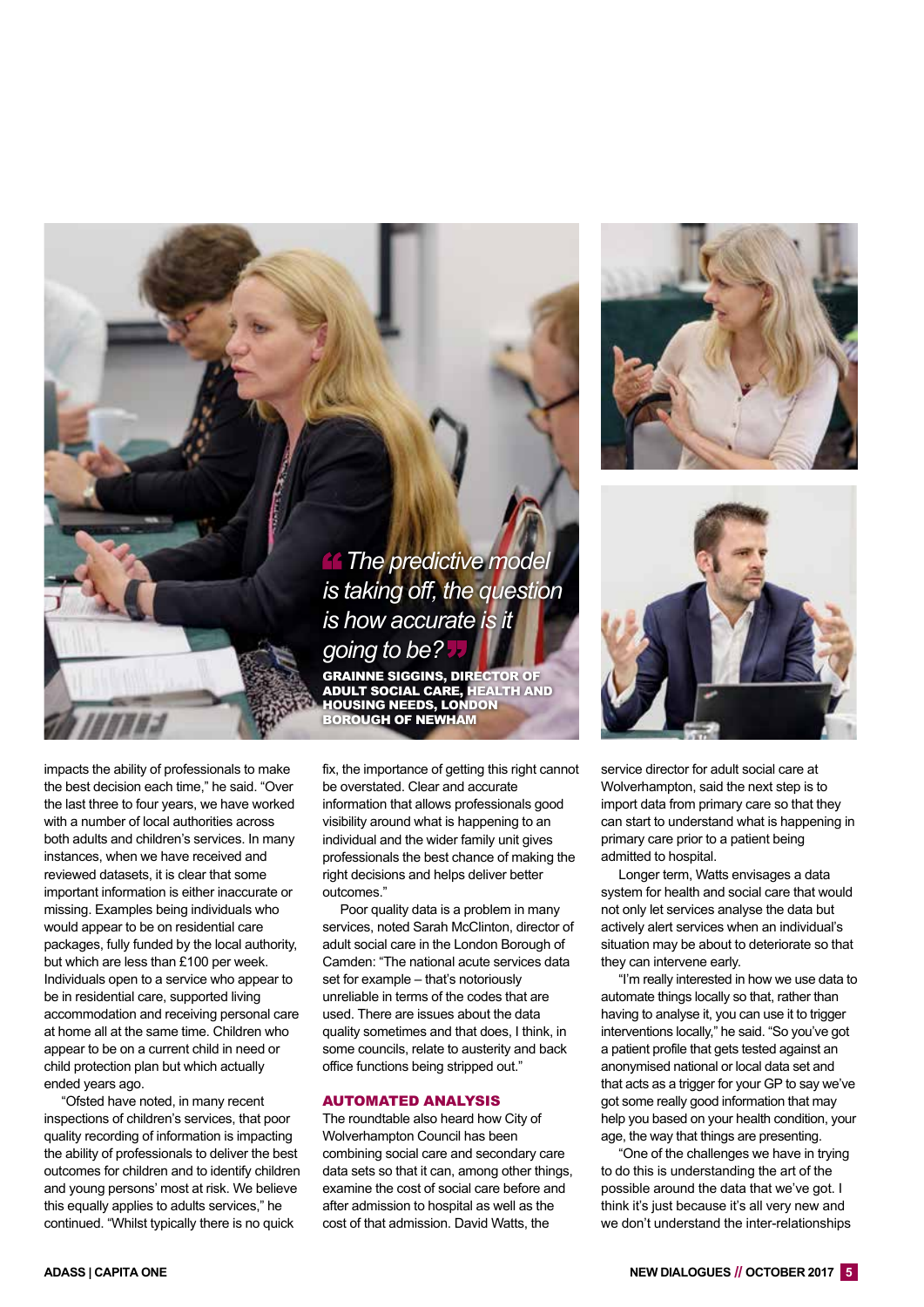# NEW DIALOGUES OCTOBER 2017

*It's worthwhile for local authorities to tap into universities for assistance*

NICOLE MINERS, BUSINESS DEVELOPMENT DIRECTOR FOR SOCIAL CARE, CAPITA ONE

between them or the data set just isn't big enough for us to be able to say if that is a local trend that enables us to do something and focus our commissioning on getting a preventative service in there. Until we have got a national data set we can test our local data sets against you're making assumptions and best guesses."

An advantage of having a system that automates much of the analysis is that it will assist staff in making more timely and swift decisions and free up analytical time to be spent on other key activities.

"I want it to almost feedback to us that, for example, a person who has dementia who has a history of falls engaged with a voluntary sector organisation and we've seen a drop down in the number of hospital attendances for that person as a result of the work that the voluntary sector organisation undertook. It's then evidence of why it's worth spending that pound in the voluntary sector," said Watts. "I want the system to tell me that because I don't have that analysis capacity within my organisation. That type of capacity was first to go when austerity kicked in as it's not the activity that you have a statutory responsibility to deliver."

#### ANALYSTS WANTED

Fradgley agreed: "Our analytic capacity and capability isn't really pointing in the right direction at the moment. As a provider a lot of our analytic capacity is focused on

feeding contracts and contract reporting, rather than focusing on what really matters."

"I wonder if it's more capacity than capability," McClinton said. "If I think about what resources we have in Camden there are some very smart people working in our public health teams and in other teams. So it's not that there aren't skills around, but it's about having sufficient availability of those skills and being able to task people with the right tasks."

Could software tools or partnerships with universities plug the gap, asked Nicole Miners, business development director for social care at Capita One.

"Universities have been supporting councils in Scotland," she said. "For example when implementing policies to support self-management, a PhD student in Stirling investigated the process and outcomes. It's worthwhile for local authorities to tap into universities for assistance."

Members of the roundtable saw potential in working with universities, although additional controls would be needed around the use of this data, but they also felt that the need for analytical staff within councils remains.

"We actually see a lot of local areas that have input from public health analysts that are more heavily involved in some of the population health management approaches, but a number of local

authorities are also working with universities," said Golledge. "There is technology available but it's not just about the technology, you've got to have the mindset and you've also got to know what questions you're asking and work closely with commissioners and the people in the services around this."

Another important factor in making the most of data is leadership, Golledge added: "Our experience is that there is a need for clear leadership from across organisations. It's also really important to have active engagement from across those organisations involved in the work. The technical platforms and infrastructure are already there and, yes, there are some things needed to support that, but a lot of it is about having that sense of vision."

Golledge also pointed out that most of the successful projects start small and build up over time. "Having a clearly defined scope and understanding of what you are seeking to do and why is really important," he said.

#### PREDICTIVE MODELLING

Despite the challenges in building the data sets and analysing them, there was consensus around the table that ultimately such data could open the door for highly effective and personalised early interventions that prevent individuals reaching crisis point by predicting their needs or risks in advance.

"The predictive model is taking off, the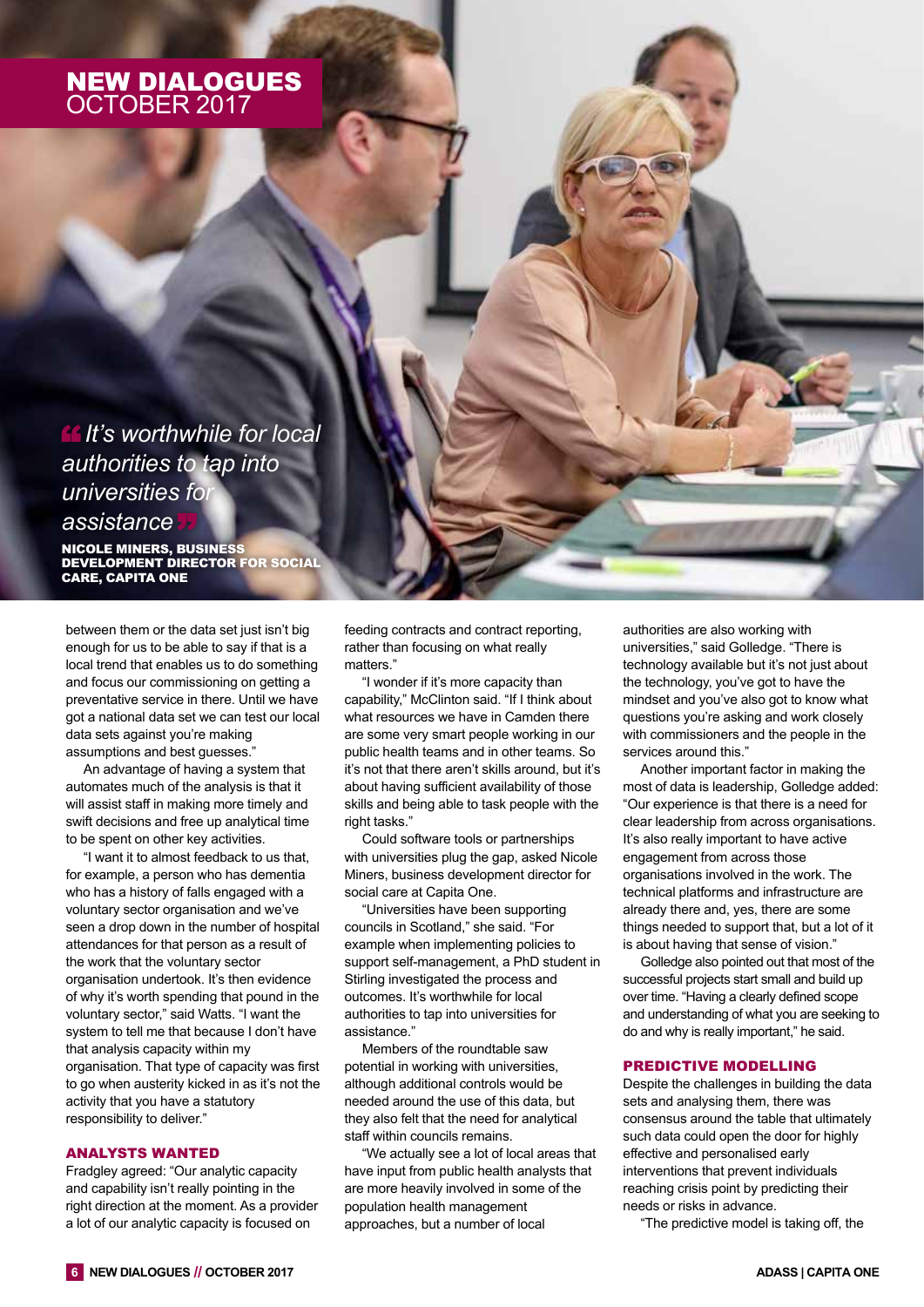question is how accurate is it going to be?" said Siggins. "That's going to be tested over time. At the moment we are looking at what are the triggers for somebody becoming homeless in their lives and thinking about what vulnerability means as vulnerability can mean different things to different people at different stages of their lives. This data is not just older people with health conditions, it's younger adults going through transitions stages in their lives losing their jobs, potentially losing the roof over their head. What interventions can we do as a system that might prop those people up at a time of crisis to stop them going into a spiral of decline and potentially using a whole raft of services? Identifying those predictors is quite difficult but the ability that a data warehouse might give us to understand our population better as whole systems is going to be important going forward."

Wolverhampton is already starting to use data to help head off problems early, said Watts. "One of the things we are trying to do as part of bringing together our secondary care and social care data is to enable proactive calling based on people's attendances at hospital," he said.

"For example, people with breathing problems at particular times of the year. Just before that time of the year comes around again our contact centre will start doing some proactive calling around how you can keep yourself well by using NHS 111 or planning ahead to make sure you have the right medications. We haven't got it cracked yet but we're working out how we can do that. That's where I rather the system effectively said to my contact centre these are the people that you need to be phoning this week based on previous activity and these are the conversations you need to be having with them."

But predictive models are only as good as the raw data they are moulded from, noted Golledge. "When we identify people at risk of an increasing social care need the challenge is that risk was defined by people who were already known to social care, so the biggest driver of that was that you have had a social care need in the past," he said.

#### BEYOND THE SYSTEM

Local authorities will need to find ways to expand their data beyond those already in the system if the full potential of predictive modelling is to be realised.







# *I'm interested in how we use data to automate things so that it can trigger interventions locally*

DAVID WATTS, SERVICE DIRECTOR FOR ADULT SOCIAL CARE, CITY OF WOLVERHAMPTON COUNCIL

"We've started to have conversations with a few localities about how do we shift more; perhaps, identifying people at risk of losing their independence or wellbeing," said Golledge. "There's a question about what do you define as independence and wellbeing, and then there's a question what data indicates some of these broader risk factors. It's still relatively early days but we want to focus on prevention and early intervention where that is possible so as to help people be independent and well connected in society for as long as possible."

Sometimes it can be better to think small said Capita One's Miners: "What they tend to do in Scotland is keep the data small. At the moment it's like boiling the ocean when it comes to health and social care prediction."

As the discussion drew to a close Watts added that there are also benefits data can offer in terms of workforce planning too. "It could help around developing our workforce of the future by helping us understand what are the bulges of demand that are coming in or are likely to create demand on social care in the next 5 to 10 years so that we can start thinking about how to make sure our staff are trained to either reverse the curve around that demand or deal with some of those additional conditions that are not yet so prevalent."

Winding up the conversation, Siggins noted that there was a clear interest in harnessing the potential of data to improve services around the table. "It's very clear that we've all got an interest in early intervention and prevention although with our focus on heavy end demand we may not always have been focusing on predictive modelling relating to prevention but there is a real appetite to do that," she said. "We also cannot assume that everybody is at the same level or stage in their understanding and use of predictive modelling but there is a real push and desire to be focusing at a whole system and to think about the whole system rather than silos that really came out of the discussion today."

From the discussion the opportunities are apparent but, the roundtable's participants noted, there is a need, in this journey towards more effective use of data for health and care, for local areas to share their learning and, importantly, to balance the need to share with the need to keep the information used safe and secure.